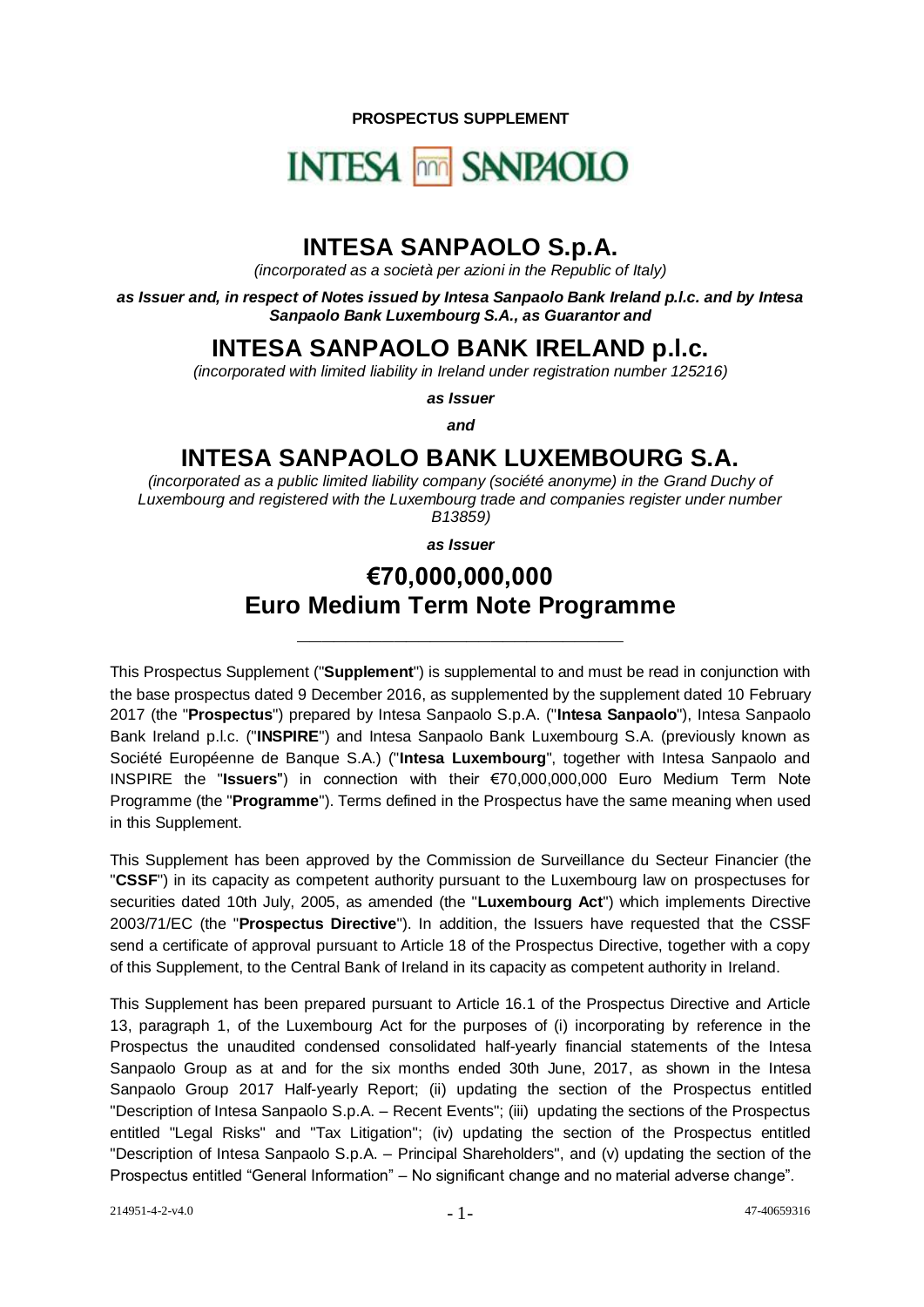Copies of this Supplement and the document incorporated by reference will be available without charge (i) from the offices of the Listing Agent in Luxembourg and (ii) on the website of the Luxembourg Stock Exchange at www.bourse.lu.

In accordance with Article 13, paragraph 2 of the Luxembourg Act, investors who have already agreed to purchase or subscribe for securities to which the Prospectus relates before this Supplement is published have the right, exercisable before the end of the period of two working days beginning with the working day after the publication of this Supplement, to withdraw their acceptances, such period expiring at the close of business on 12 September, 2017.

The date of this Supplement is 8 September, 2017.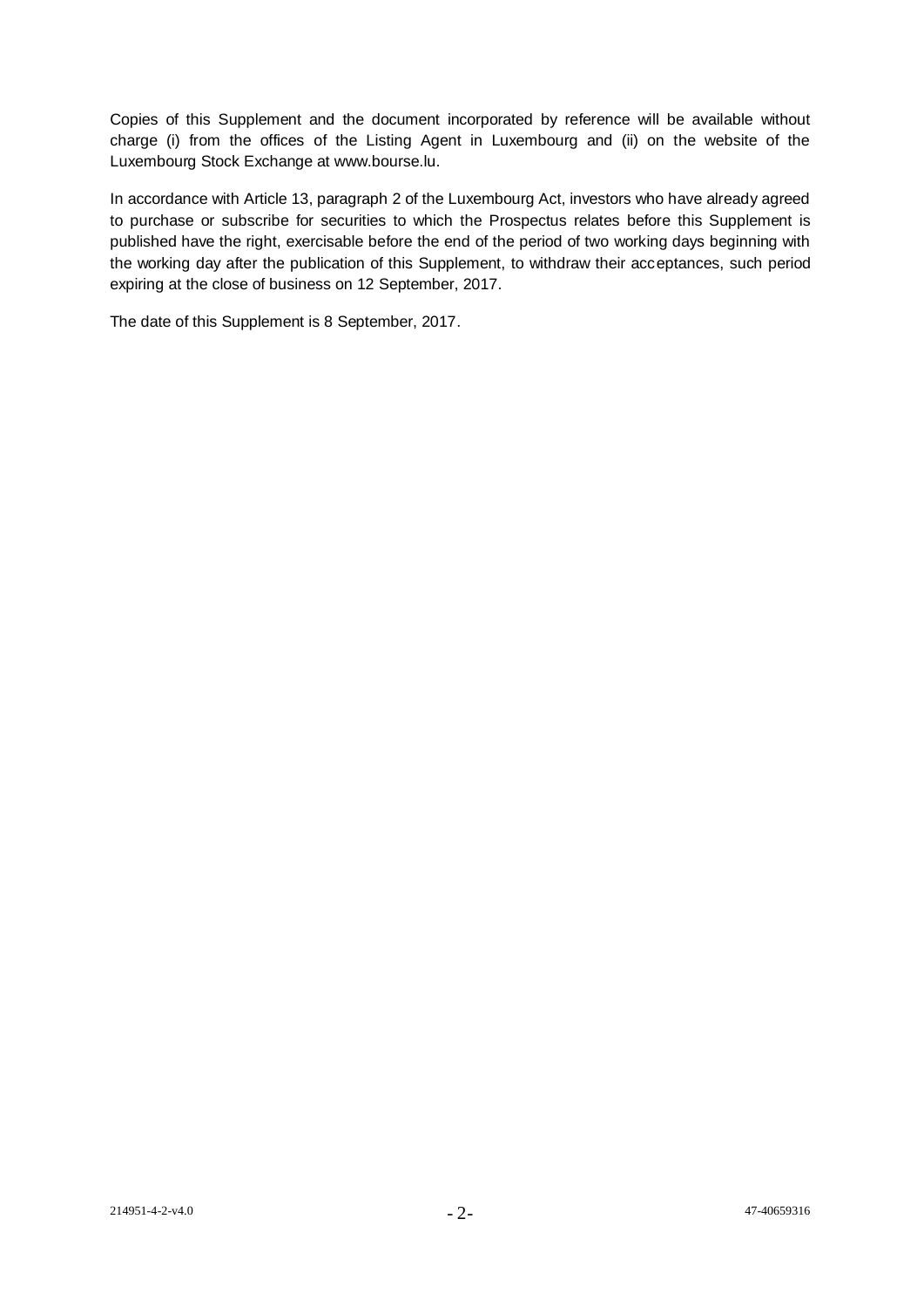Each of Intesa Sanpaolo, INSPIRE and Intesa Luxembourg accept responsibility for the information contained in this Supplement and declare that, having taken all reasonable care to ensure that such is the case, the information contained in this Supplement is, to the best of its knowledge, in accordance with the facts and contains no omission likely to affect the import of such information.

Save as disclosed in this Supplement, there has been no other significant new factor and there are no material mistakes or inaccuracies relating to information included in the Prospectus which is capable of affecting the assessment of Notes issued under the Programme since the publication of the Prospectus. To the extent that there is any inconsistency between (i) any statement in this Supplement including any statement incorporated by reference into the Prospectus by this Supplement, and (ii) any other statement in or incorporated by reference into the Prospectus, the statements in this Supplement will prevail.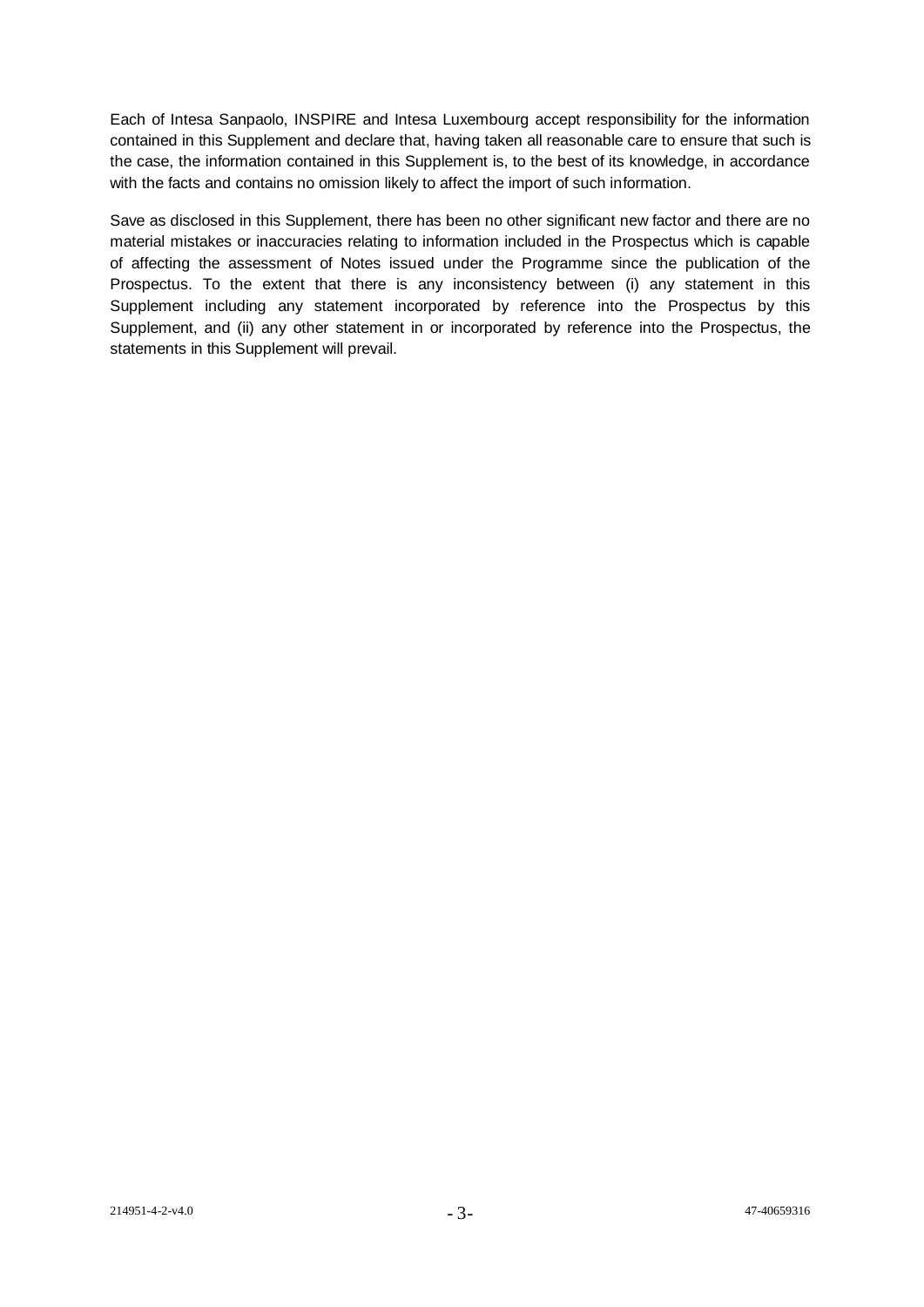#### **INFORMATION INCORPORATED BY REFERENCE**

*The information set out below supplements the section of the Prospectus entitled "Information Incorporated by Reference" on pages 41 to 44 of the Prospectus.*

1. The unaudited condensed consolidated half-yearly financial statements of the Intesa Sanpaolo Group as at and for the six months ended 30th June, 2017, as shown in the Intesa Sanpaolo Group 2017 Half-yearly Report, having previously been published and filed with the CSSF, is incorporated by reference in and forms part of this Supplement and shall, by virtue of this Supplement, be deemed to be incorporated by reference in, and form part of, the Prospectus.

#### **Cross-reference list**

The following table shows where the information required under Annex IX of Commission Regulation (EC) No. 809/2004 can be found in the above-mentioned document

#### *Intesa Sanpaolo Group - Half-yearly Report as at 30th June, 2017*

|                                                                                                          | Page number(s) |
|----------------------------------------------------------------------------------------------------------|----------------|
|                                                                                                          |                |
|                                                                                                          |                |
|                                                                                                          |                |
|                                                                                                          |                |
|                                                                                                          |                |
|                                                                                                          |                |
|                                                                                                          |                |
|                                                                                                          |                |
|                                                                                                          |                |
|                                                                                                          |                |
|                                                                                                          |                |
|                                                                                                          |                |
|                                                                                                          |                |
| Certification of the half-yearly condensed consolidated financial statements pursuant to Art. 154 bis of |                |
|                                                                                                          |                |
|                                                                                                          |                |
|                                                                                                          |                |

# **DESCRIPTION OF INTESA SANPAOLO S.p.A.**

*The information set out below supplements the section of the Prospectus entitled "Description of Intesa Sanpaolo S.p.A, - Recent Events" on pages 112 to 116 of the Prospectus as set out below.*

*The following paragraph shall replace the sub-section on page 115 entitled "Intesa Sanpaolo enters a process for the possible sale of its stake in Allfunds Bank" as set out below:*

# *"The Intesa Sanpaolo Group signs agreement for sale of its stake in Allfunds Bank to Hellman & Friedman and GIC*

On 7 March 2017, the Intesa Sanpaolo Group announced that it signed an agreement in respect of the sale of its entire stake in Allfunds Bank, for a cash consideration of €900 million. The finalisation of the transaction is expected by the end of the year and is subject to the customary regulatory authorisations being received.

Allfunds Bank is a multimanager distribution platform for asset management products targeted to institutional investors and is 50%-held by Eurizon Capital SGR (in turn, 100%-owned by Intesa Sanpaolo) and 50% by AFB SAM Holding (Santander Group). In the consolidated financial statements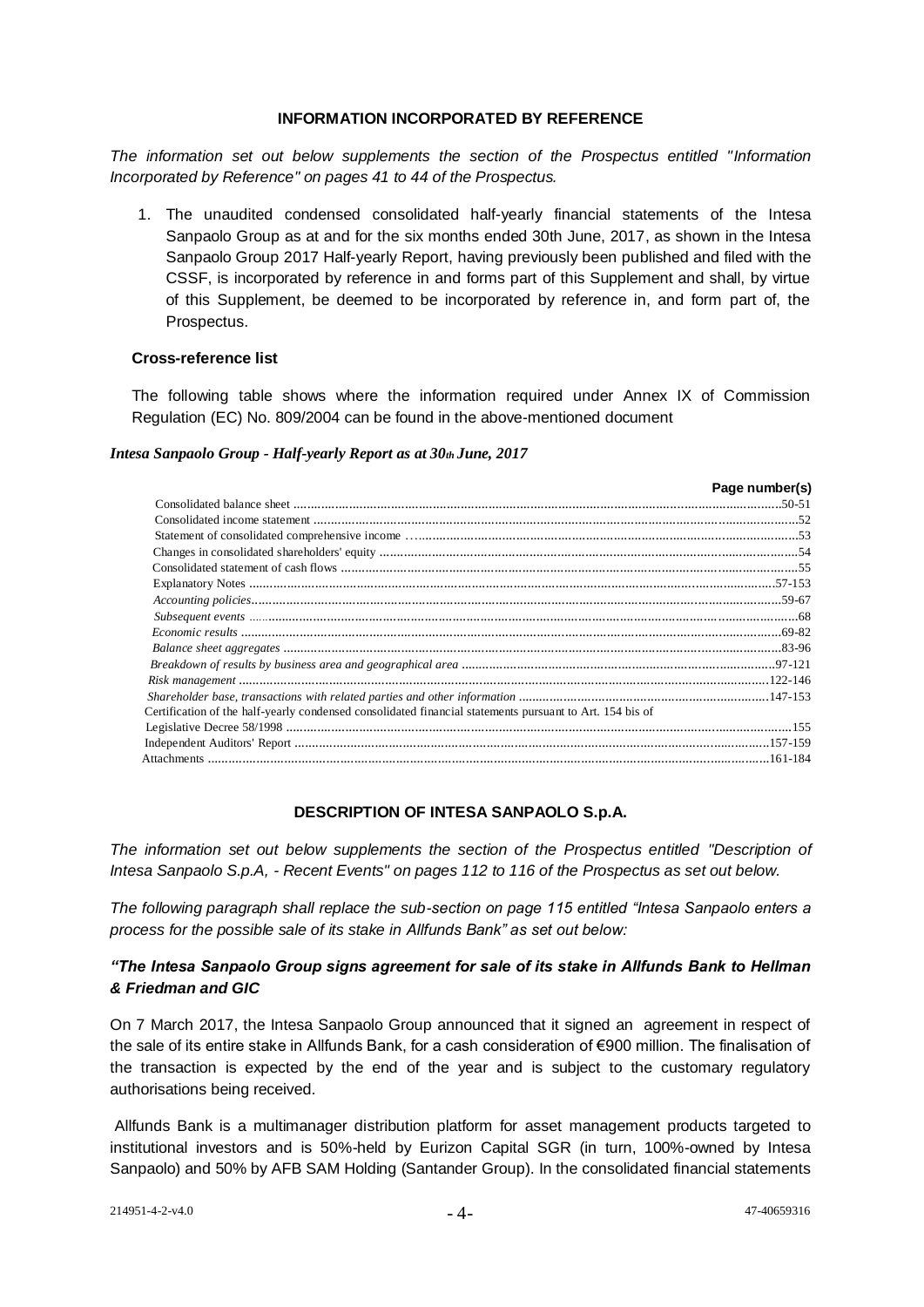of the Intesa Sanpaolo Group the investment was considered a joint venture pursuant to IFRS 11 and was consolidated at equity (IAS 28).

Considering the above-mentioned disposal transaction, the investment in Allfunds Bank was reclassified under discontinued operations starting from the Interim Statement as at 31 March 2017."

*The following paragraphs shall replace the sub-sections on page 116 entitled "News in the press regarding a possible M&A transaction with Assicurazioni Generali" and "Clarification over news in the press regarding the launch of the Public Exchange Offer on Assicurazioni Generali" (which were included in the Prospectus by way of the Supplement dated 10 February 2017) as set out below:*

# *"The management of Intesa Sanpaolo completes assessment of possible industrial combinations with Assicurazioni Generali and sees no opportunities fulfilling criteria set for the Intesa Sanpaolo Group's growth option*

On 24 February 2017 the management of Intesa Sanpaolo has completed its assessment of options relating to possible industrial combinations with Assicurazioni Generali. In the light of the analyses on the insurance group carried out on the basis of information currently available to the public, the management sees no opportunities that fulfil the criteria - in terms of creation and distribution of value for the Bank's shareholders, in keeping with the objective of maintaining a leadership position in capital adequacy - against which it examines options for the Intesa Sanpaolo Group's internal and external growth on a regular basis.

Intesa Sanpaolo will improve the creation and distribution of value for its shareholders organically, while maintaining a leadership position in capital adequacy, through action lines that will drive the next Business Plan and will be in continuity with the 2014-2017 Business Plan – the commitment made in the 2014-2017 Business Plan to distribute €10 billion of cumulative cash dividends in the four years covered by the Plan has been confirmed – among which:

- further significant growth in wealth management, also considering the high switch potential stemming from other financial assets currently held by customers, with around €30 billion of retail bonds maturing in the 2017-2019 period, over €30 billion of deposit flow into the Banca dei Territori Division and the Private Banking Division since the last quarter of 2015, and over €150 billion of outstanding assets held under administration;
- a significant development of the non-life insurance business, raising the product penetration with the customer base to the same level as the life insurance business, through appropriate actions in synergy with the bank networks;
- a strong boost to cross-selling, with the creation of the first "proximity bank" in Italy following the recent acquisition of Banca ITB, focused on instant banking through a lean network of around 20,000 points of sale representing around 25 million potential customers (of these, around 12 million are already Banca ITB customers);
- new initiatives to expand the multichannel and digital bank, which already has around 6.4 million customers with around 80% of products available via multichannel platforms, digitalisation involving all branches with 100% paperless transactions for the priority products, and the "Online Branch" with around 26,000 products sold in 2016;
- a high sensitivity of the net interest income to an interest rate increase, which is already affecting the longest-maturity part of the market yield curve, with around €1.1 billion of net interest income growth following 100 basis points of parallel upward shift in the market yield curve;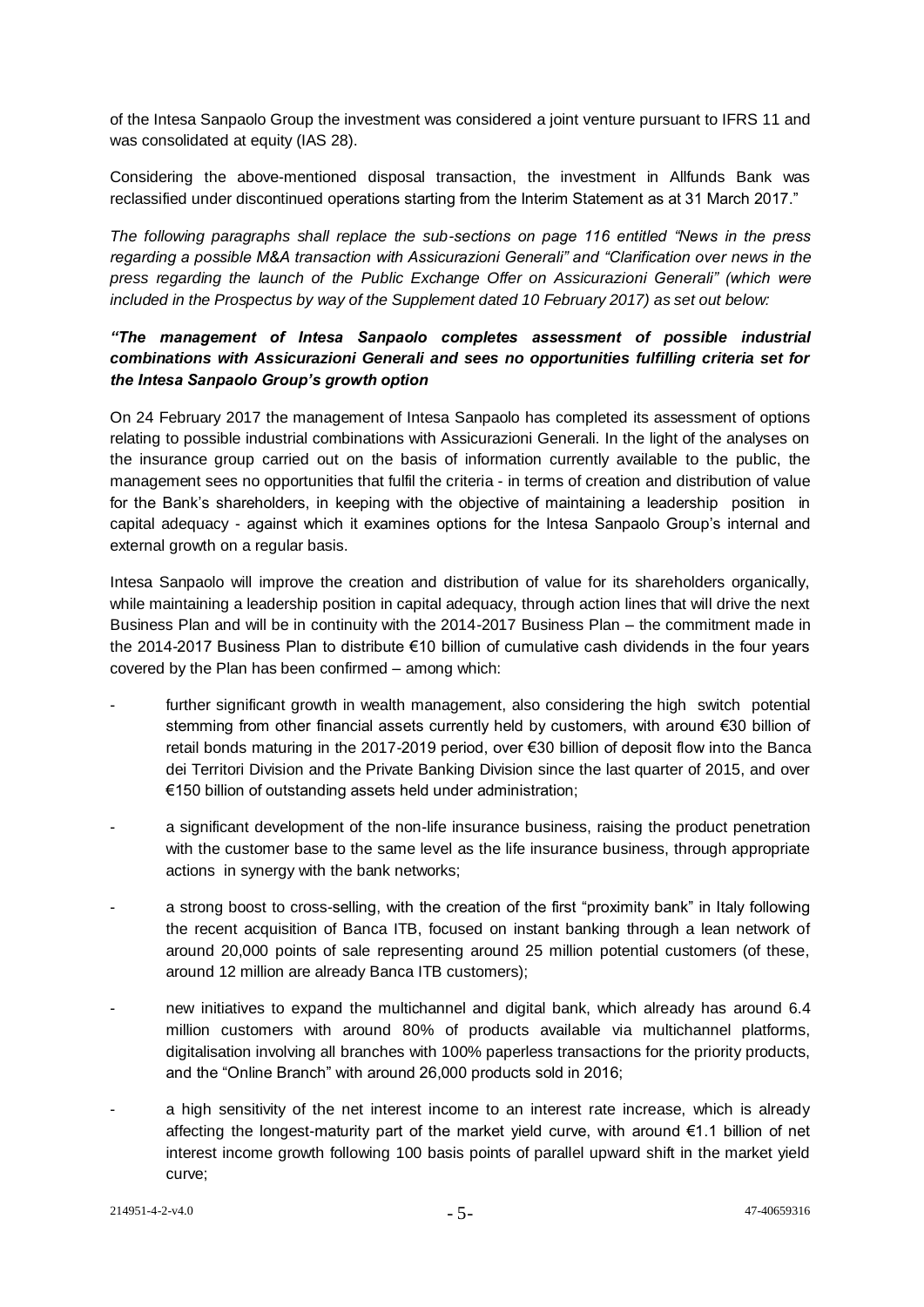- maintaining an excellent level of cost/income ratio, with high efficiency as a result of the continuous cost management;
- a significant improvement in the asset quality and the cost of risk, including through adequate investments in dedicated human resources and technologies, with a reduction of the NPL to total customer loan ratio, with no extraordinary transactions, which, to date, is expected to return in 2019 to the levels of 2011, namely to 10.5% gross of adjustments and 6% net, from 14.7% and 8.2%, respectively, at year-end 2016."

*The following paragraphs shall be added at the end of the section:*

#### *"Acquisition of certain assets and liabilities of Banca Popolare di Vicenza and Veneto Banca*

Intesa Sanpaolo signed a contract, effective as of 26 June 2017, with the liquidators of Banca Popolare di Vicenza S.p.A. ("**Banca Popolare di Vicenza**") and Veneto Banca S.p.A. ("**Veneto Banca**") concerning the acquisition, for a token price of €1, of certain assets and liabilities and certain legal relationships (the "**Aggregate Set**") of the two banks. The latter were placed into compulsory administrative liquidation on 25 June 2017, as envisaged by the Consolidated Law on Banking and Decree Law 99 of 25 June 2017 concerning "*Urgent provisions for the compulsory administrative liquidation proceedings of Banca Popolare di Vicenza S.p.A. And Veneto Banca S.p.A.*" (the "**Venetian Banks Decree**").

Intesa Sanpaolo was awarded the contract through an open and transparent procedure involving six potential buyers. The outcome of the competitive procedure was announced on Wednesday 21 June 2017. The process led to the submission of two binding bids. The Bank's bid proved the better of the two in its ability to ensure business continuity and minimise the components left with the two banks in compulsory administrative liquidation.

The intervention of the Bank made it possible to avoid the serious social consequences that would have otherwise derived from the an "atomistic" compulsory administrative liquidation of the two banks. This intervention will safeguard jobs at the banks involved, the savings of around two million households, the activities of around 200,000 businesses financially supported and, therefore, the jobs of three million people in the areas which record the country's highest economic growth rate. Without the deal, the Interbank Deposit Guarantee Fund would have been required to provide an upfront outlay of over €10 billion, to be recovered from future liquidation proceeds. Given the lack of resources immediately available to the Interbank Deposit Guarantee Fund, the banking system would have had to cover a large part of the funds needed to reimburse deposit holders in an extremely short amount of time, and the State would have had to cover the immediate exercise of the guarantee on liabilities undertaken by the two banks for a total amount of approximately  $\epsilon$ 8.6 billion.

The Bank acquired an Aggregate Set which excludes NPLs (bad loans, unlikely-to-pay loans and past due exposures), subordinated bonds issued, as well as shareholdings and other legal relationships that the Bank does not consider functional to the acquisition. The Aggregate Set of acquisition includes, in addition to the selected assets and liabilities of Banca Popolare di Vicenza and Veneto Banca (as well the international branches of the latter, located in Romania), and subject to approval of the related authorisations, the shareholdings in Banca Apulia S.p.A. (excluding the shareholdings held by the latter in Apulia Pronto Prestito S.p.A. and Apulia Previdenza S.p.A.), in Banca Nuova S.p.A., in SEC Servizi S.c.p.a., in Servizi Bancari S.c.p.a., and in the banks located in Moldova, Croatia, and Albania.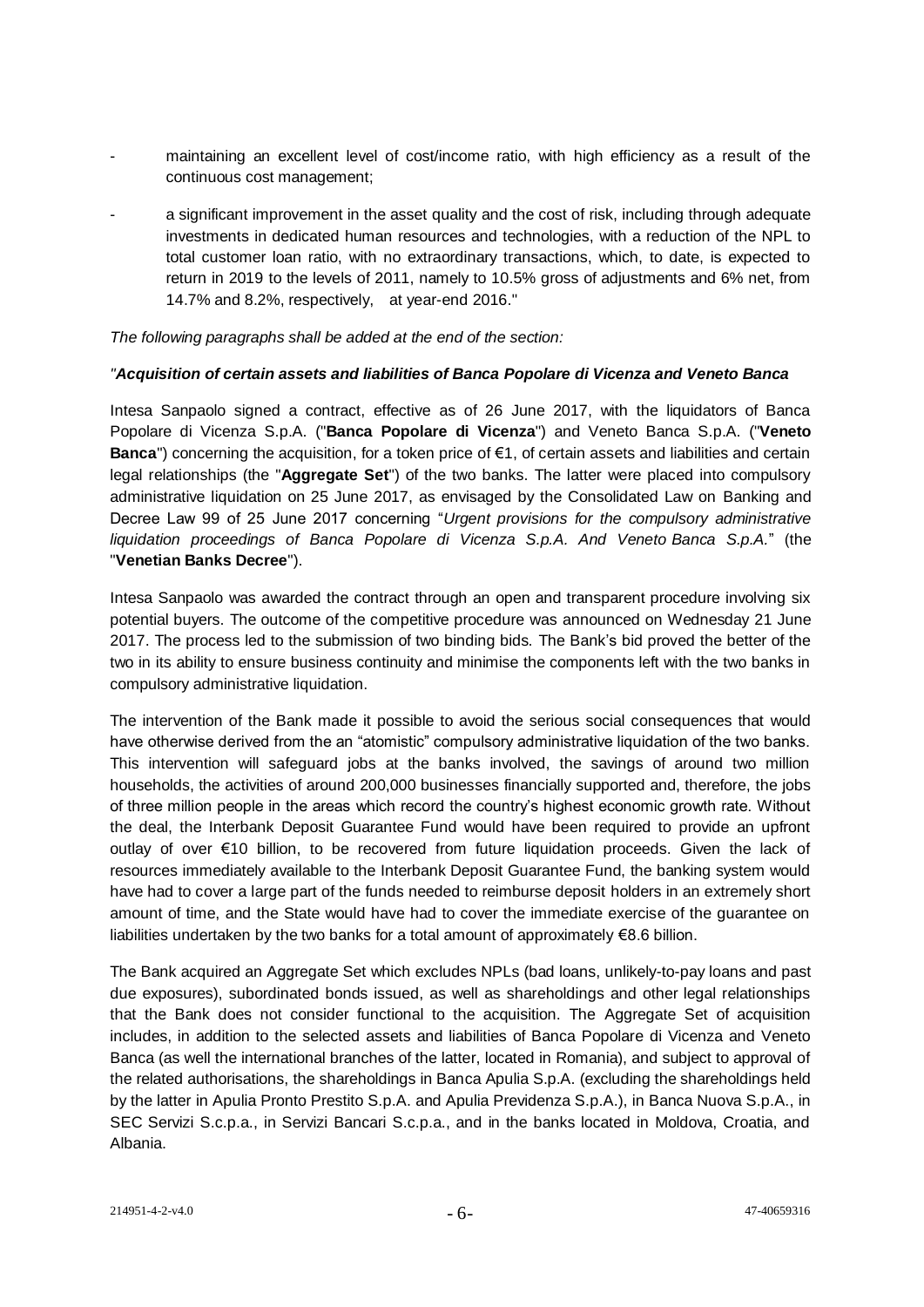In addition, the Aggregate Set of acquisition includes high-risk performing loans of around €4 billion. However, the Bank will have the right to give these back to the banks in compulsory administrative liquidation, should certain conditions occur, during the period up to the approval of the financial statements for as at and for the year ended 31 December 2020, requiring that these loans be classified as bad loans or unlikely-to-pay loans. As already specified, the acquired Aggregate Set excludes the entire NPL portfolio (bad loans, unlikely-to-pay loans, and past due exposures) of the two banks in liquidation and of the shareholdings acquired by the Bank.

The Aggregate Set does not include a corresponding equity component, given that the entire shareholders' equity of the two banking groups is subject to the compulsory administrative liquidation procedure. The assets and liabilities transferred will be balanced by a loan backed by the government (to be repaid over 5 years at an interest rate of around 1%) granted by the Bank to the banks in compulsory administrative liquidation. The amount of that loan, and of the loans that will be granted to the subsidiary banks for the transfer of bad loans, unlikely-to-pay loans, and past due exposures and of the shareholdings not functional to the transaction, was negotiated and set at a provisional amount of €5,351 million (based on the balance sheet of the operations as at 31 March 2017). If at the end of the due diligence process, as reported further on, the amount necessary to ensure that the transferred assets and liabilities balance exceeds the loan amount, the excess part will be backed by a state guarantee for an amount of up to €6,351 million.

The terms and conditions of the contract, in the framework set by the Venetian Banks Decree and the ministerial decrees issued in relation to the transaction, ensure that the acquisition by the Bank is fully neutral in terms of the Intesa Sanpaolo Group's Common Equity Tier 1 ratio and dividend policy. Specifically, they provide for:

- a public cash contribution, to offset the impact on the capital ratios. Its size will lead to a phased-in Common Equity Tier 1 ratio of 12.5% to the risk-weighted assets (RWA) acquired. This contribution, which amounts to  $€3.5$  billion not subject to taxation, was recorded as income in the income statement, in accordance with the IAS 20 accounting standard, and was assigned to the Bank on 26 June 2017;
- an additional public cash contribution to cover integration and rationalisation charges in relation to the acquisition. These charges include, in line with the commitments undertaken by the Bank with the Directorate-General for Competition of the European Commission, those relating to the closure of around 600 branches and the use of the solidarity allowance mechanism in relation to the exit, on a voluntary basis, of around 3,900 people of the Group resulting from the acquisition. These charges also relate to other actions to be taken to safeguard jobs, such as redeploying and retraining people. Also this contribution, which amounts to €1.285 billion not subject to taxation, was recorded as income in the income statement, in accordance with the IAS 20 accounting standard, and was assigned on 26 June 2017. This amount was set aside in a specific fund, considering the tax effects related to its use, and is therefore neutral for the year's net income; and
- public guarantees equal to €1.5 billion after tax, in order to sterilise risks, obligations and claims against the Bank due to events occurring prior to the sale or relating to assets/liabilities or relationships not included among those transferred. In any case, the banks in compulsory administrative liquidation will be liable for damages that may derive from past disputes and from disputes relating to the rules regulating the purchase of own shares and/or investment services. This includes disputes brought by parties who participated/did not participate in, or were excluded from the so-called "Offers for Settlement" and from "Welfare Incentives".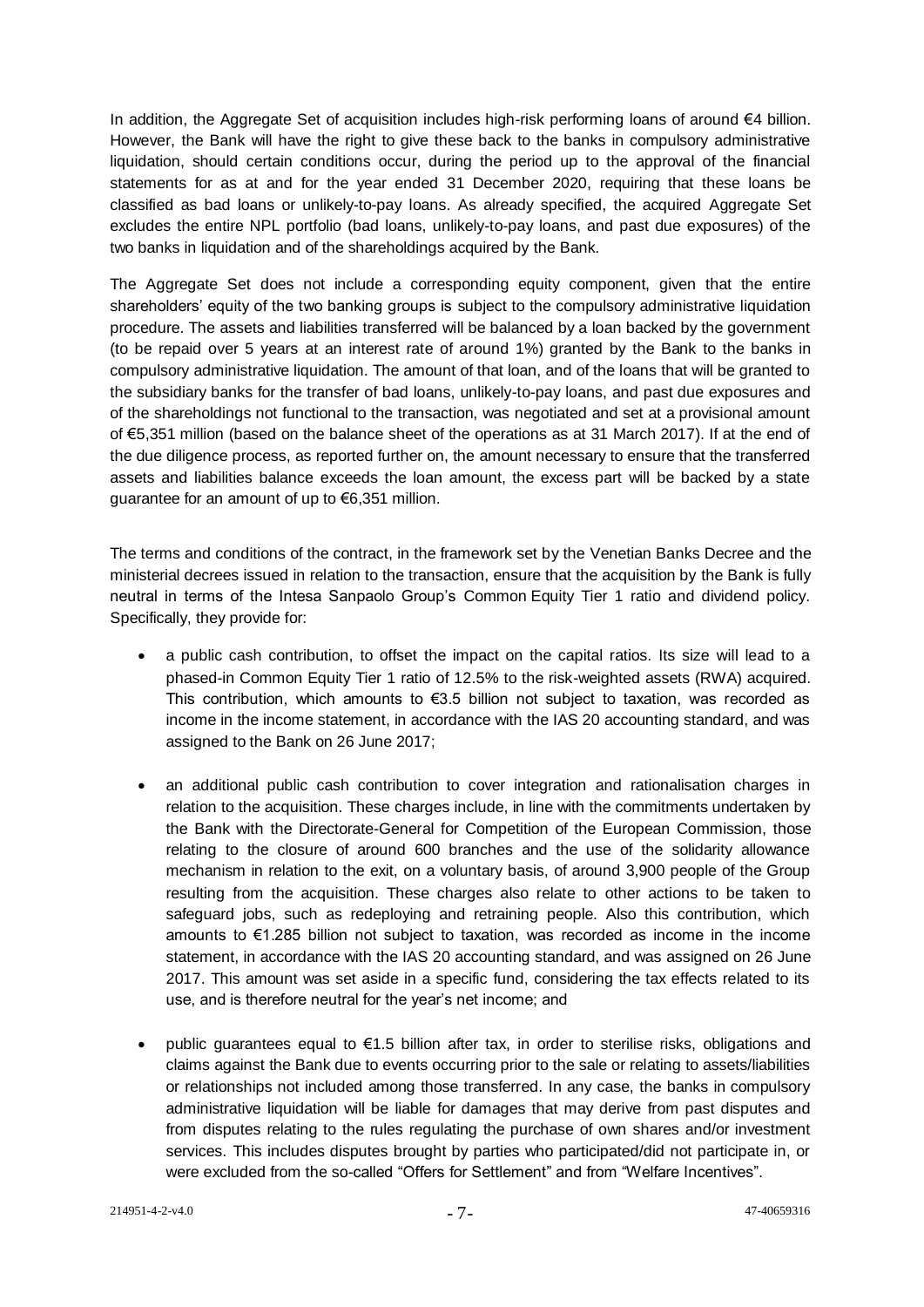The Venetian Banks Decree introduced specific tax rules governing the transfer to the Bank of the assets and liabilities of Banca Popolare di Vicenza and Veneto Banca. The rules are substantially designed to ensure for the acquiring bank a limited "continuity" in the tax treatment of the subjective positions of the sellers (as regard tax credits from the conversion of DTAs, the tax value of the assets, liabilities, and rights included in the sets acquired, income components with deferred taxation, tax losses, and the guarantee fees for non-eligible DTAs), and the "neutrality" of transfers and public contributions, as a result of which they will not generate tax liabilities for the acquiring bank.

# Specifically:

- tax and non-tax assets and liabilities are transferred to the acquiring bank at the tax value they had for the sellers (in practice, at the effective date of the transfer, the acquiring bank is assigned the same tax position held by the sellers);
- tax credits deriving from the conversion of DTAs are transferred to the acquiring bank;
- similarly, the tax losses of the sellers are transferred to the acquiring bank;
- the transfer of the assets and liabilities is not subject to VAT and subject to a fixed registration, mortgage and cadastral tax of €200; and
- the contributions paid to the acquiring bank by the Ministry for the Economy and Finance to offset the impact on the capital ratios and support corporate restructuring measures are nontaxable for IRES and IRAP purposes, whereas the expenses incurred by the acquiring bank for the aforementioned restructuring will be deductible for tax purposes.

As regards anti-trust authorisations, on 10 July 2017 the Italian Competition Authority announced its decision not to investigate the arrangement, thereby giving its clearance for the deal.

With reference to the banking authorisations required to acquire control over the shareholdings of Banca Popolare di Vicenza and Veneto Banca, the terms set to formulate the offer and execute the contract did not allow the parties to ask and obtain from the European Central Bank, within 30 June 2017, the necessary authorisations to transfer the control and the Bank agreed to proceed with this transfer, on the assumption that it will have the possibility of returning the shareholdings whose transfer is not authorised and be completely indemnified from any and all negative effect as a consequence of the circumstance in which the transfer not previously authorised will be finalised.

Furthermore, should these authorisations not be obtained or be obtained with imposition of conditions or charges for the Bank, the latter will have the right to immediately return the shareholdings to the banks under compulsory administrative liquidation and with full indemnification of any negative effect deriving from the Bank maintaining these shareholdings and returning them.

In addition, with reference to the voting rights in the subsidiary banks, the Bank may not exercise its vote at meetings and intervene in their management and in the replacement of the corporate bodies until the authorisations are obtained, remaining at the same time fully indemnified from any ensuing negative effect or any effect in any case connected to their management as well as to the replacement (subject to possible removal) of the members of the management and control bodies of these banks. Therefore, when preparing the Half-yearly condensed consolidated financial statements, the Bank did not carry out the line-by-line consolidation of the shareholdings in question but provisionally recorded them as shareholdings within the acquired Aggregate Set.

In order to determine the final imbalance of the operations and definitively calculate the amount of public contribution paid by the State, the Ministry for the Economy and Finance and the Bank have jointly appointed a board of three independent experts, identified pursuant to the Venetian Banks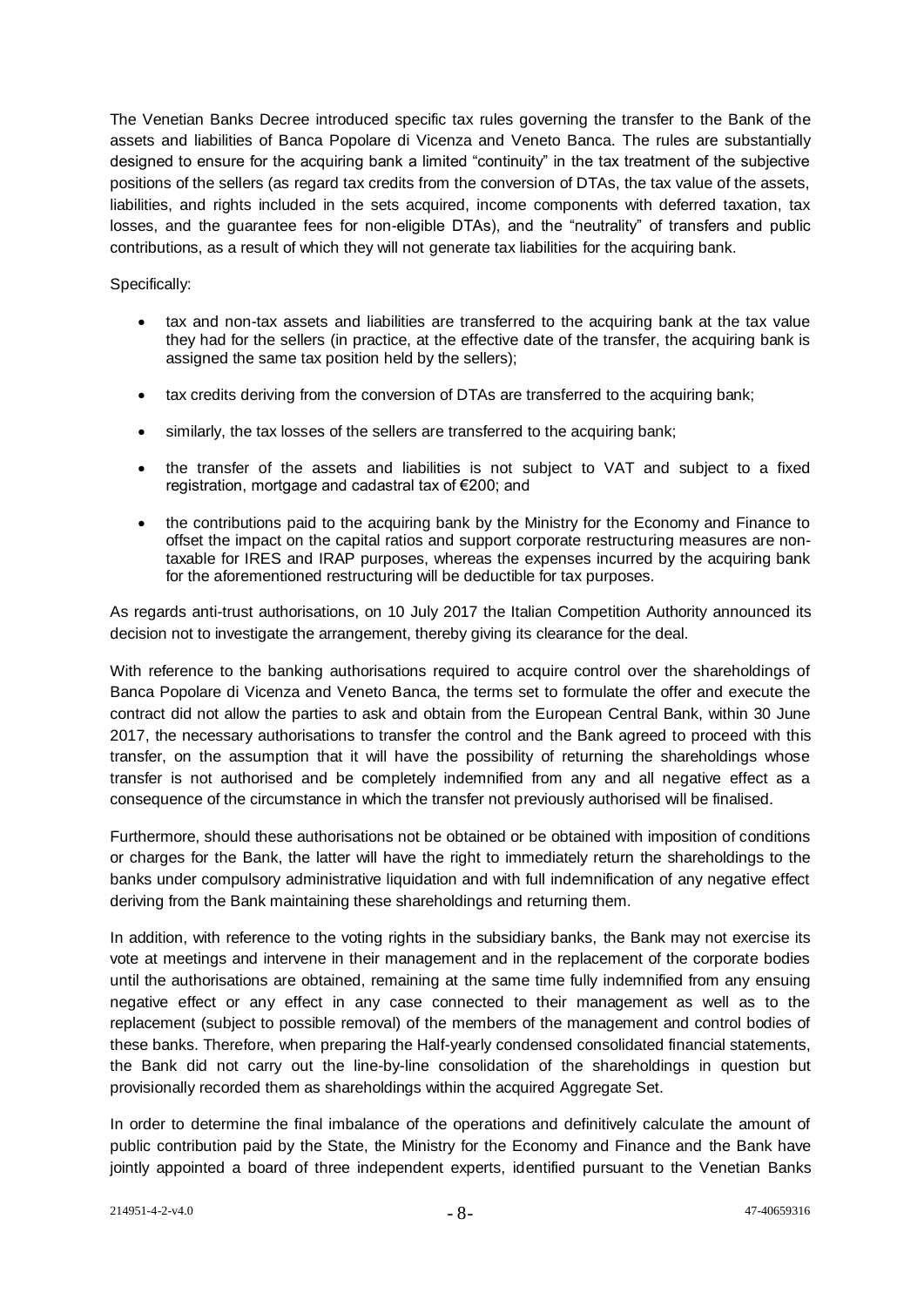Decree, which will conduct a specific due diligence leading to the generation of a detailed and analytic inventory of the captions comprising the final accounting position of assets and liabilities included within the acquired operations as at the execution date. As a result of the procedure to calculate the imbalance, the parties will ascertain the existence of any assets, liabilities or legal relationships not pertaining to the operations, with a consequent adjustment of the imbalance, and the Bank will have the right to return assets, liabilities or legal relationships to the Banks in compulsory administrative liquidation, in accordance with the provisions of the Venetian Banks Decree, also in this case with consequent adjustment of the imbalance. In addition, any positive or negative difference between the final calculated amount of the public contribution and the initial amount granted will be settled by the State or the Bank depending on the case. Within 5 days from the date on which the definitive amount of the imbalance of the operations is determined, the Bank will release its loan to the banks in liquidation, which will be immediately and automatically offset by the receivable arising from the imbalance, without prejudice to the obligation of the banks in compulsory administrative liquidation (and, jointly, the guarantor) to reimburse the loan under the terms and conditions thereof.

Finally, the contract included a termination clause which established that the contract is ineffective and the assets, liabilities and legal relationships acquired can be given back to the banks in compulsory administrative liquidation. This referred, specifically, to the event that the Venetian Banks Decree was not converted into law or was converted with amendments/integrations that made the transaction more expensive for the Bank, and was not fully enacted within the terms provided by law. In this regard, we report that the decree was passed without substantial amendments by both the Chamber of Deputies and the Senate."

*The information set out below supplements the section of the Prospectus entitled "Description of Intesa Sanpaolo S.p.A, - Legal Risks" on pages 119 to 125 of the Prospectus as set out below.*

\*\*\*

# *The following paragraph shall replace the final paragraph of the section entitled "Alis Holding S.r.l. Lawsuit" on page 123 of the Prospectus:*

"Following complex negotiations, in the month of July 2017, an out-of-court settlement was finalised between Intesa Sanpaolo and Alis Holding to close the action for damages in its entirety. The settlement was also made with the 'arrangement with creditors' procedure of Cargoitalia, which in 2016 joined the proceedings claiming compensation from the Bank. As a result of the settlement, Intesa Sanpaolo paid a much smaller sum than the initial demand; the amount paid was completely covered by a provision."

*The following paragraph shall be added at the end of the section:*

# *"SEC and DOJ proceedings against IMI Securities Corp. of New York*

At the end of the half year ended 30 June 2017, the discussions between SEC (Securities and Exchange Commission - (the U.S. financial market supervisory authority) and IMI SEC came to a close. After complex negotiations aimed at mitigating as much as possible the risk of sanctions due to breach of control obligations in the business area of pre-released ADRs (depositary receipts of shares issued by non-US companies), pursuant to Section 15(b)(4)(E) of the Exchange Act and to Section 17(a)(3) of the Securities Act, a settlement agreement was reached, which the SEC investigation department has assessed favourably, involving the payment of the total sum of USD 35 million, entirely covered by a provision. We expect SEC to approve the settlement. As to the investigation launched in October 2016 by the Antitrust Division of the Department of Justice (DoJ), concerning the same business area of pre-released ADRs, for alleged cartel among certain broker-dealers – including IMI SEC – there have been no developments."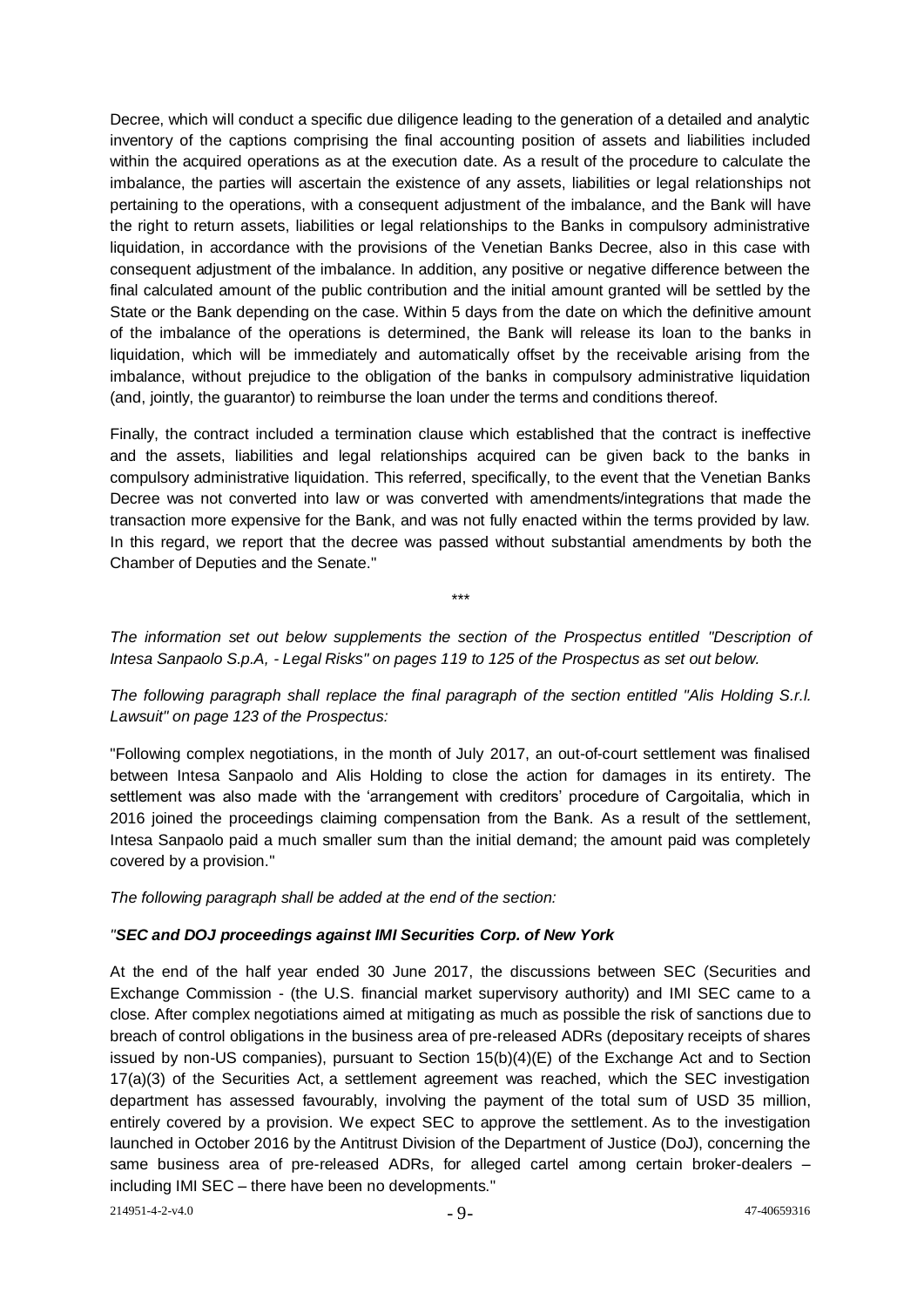*The information set out below supplements the section of the Prospectus entitled "Description of Intesa Sanpaolo S.p.A, - Tax litigation" on pages 125 to 127 of the Prospectus as set out below.*

*The following three paragraphs shall replace the third paragraph on page 126 beginning "with respect to the dispute concerning…":*

"With respect to the disputes concerning the recovery of registration tax on contributions of company assets and the subsequent sale of equity investments, reclassified by the tax authorities as transfer of business units, the Regional Tax Commission of Milan issued three rulings in our favour, filed on 20 February 2017, 25 May 2017 and 7 June 2017. The first tax dispute, having an approximate value of €2 million, concerns the reclassification of a transaction involving Cassa di Risparmio del Veneto, Cassa di Risparmio di Parma e Piacenza and Banca Popolare Friuladria; the second dispute (with a value of €1.7 million) concerns the reclassification of a transaction between Cassa di Risparmio di Firenze and Cassa di Risparmio di Parma e Piacenza; the third, with an approximate value of €28 million, concerns the assessment of the higher value of the company with regard to the securities services business line contributed to Intesa Sanpaolo Servizi Transazionali (which has since been sold to State Street Bank GMBH). Even though the rulings of the lower courts have all been in our favour except for one, in this type of cases Intesa Sanpaolo prudentially considers the often unfavourable rulings of the Court of Cassation, and has made provisions to cover potential charges, calculated taking into account joint liability (with the counterparties) and the clauses of the equity sale agreements, which generally make it possible to pass on to the buyer the taxes applying to the transaction.

On 20 April 2017, the Tax Authority lodged an appeal with the Court of Cassation in a tax dispute concerning IRES (corporate income tax) and IRAP (regional tax on production) for 2008, on which the first and second instance courts had ruled in Intesa Sanpaolo's favour. The Bank then filed its defence. Differently from the Bank, the Tax Authority considers as charges equivalent for tax purposes to interest payable - subject to a limited 97% deductibility - the negative components of the fair value hedging derivatives of liabilities consisting of bonds and deposits (recognised under caption 90 of the income statement "Fair value adjustments in hedge accounting"). The aggregate value of the two joined tax disputes is €1.2 million as to IRES tax and €0.27 million as to IRAP tax, plus interest.

As concerns the reimbursement of tax credits, total credits of €105 million have been confirmed and partly reimbursed; they consist mainly of positions of the former Cassa di Risparmio della Puglia for IRPEG (former corporation tax) and ILOR (former local tax on earnings) relating to 1985 and 1986, and from 1990 to 1994 (€42 million in capital, plus interest)."

# *The following paragraph shall be inserted after the eighth paragraph on page 126 beginning "For Mediocredito Italiano":*

"The Regional Tax Commission rejected the main appeal lodged by the Revenue Agency and, granting the cross-appeal filed by Mediocredito Italiano, annulled completely the assessment notice issued by the Revenue Agency, Large Taxpayers Office of Lombardy, concerning VAT in 2007 on boat leasing contracts of the former Intesa Leasing (value of the dispute €6.6 million including tax and penalties, plus interest)."

*The following paragraph shall replace the ninth paragraph on page 126 beginning "For Intesa Sanpaolo Group Services":*

"As regards to Intesa Sanpaolo Group Services, on 26 May 2017 the tax assessment concerning IRES and IRAP for tax years from 2011 to 2014 was settled. The assessment concerned the consideration paid for the services of a Group company established in Romania supplying back office services to ISGS. The settlement led to payment of additional taxes of €1.04 million (plus interest of